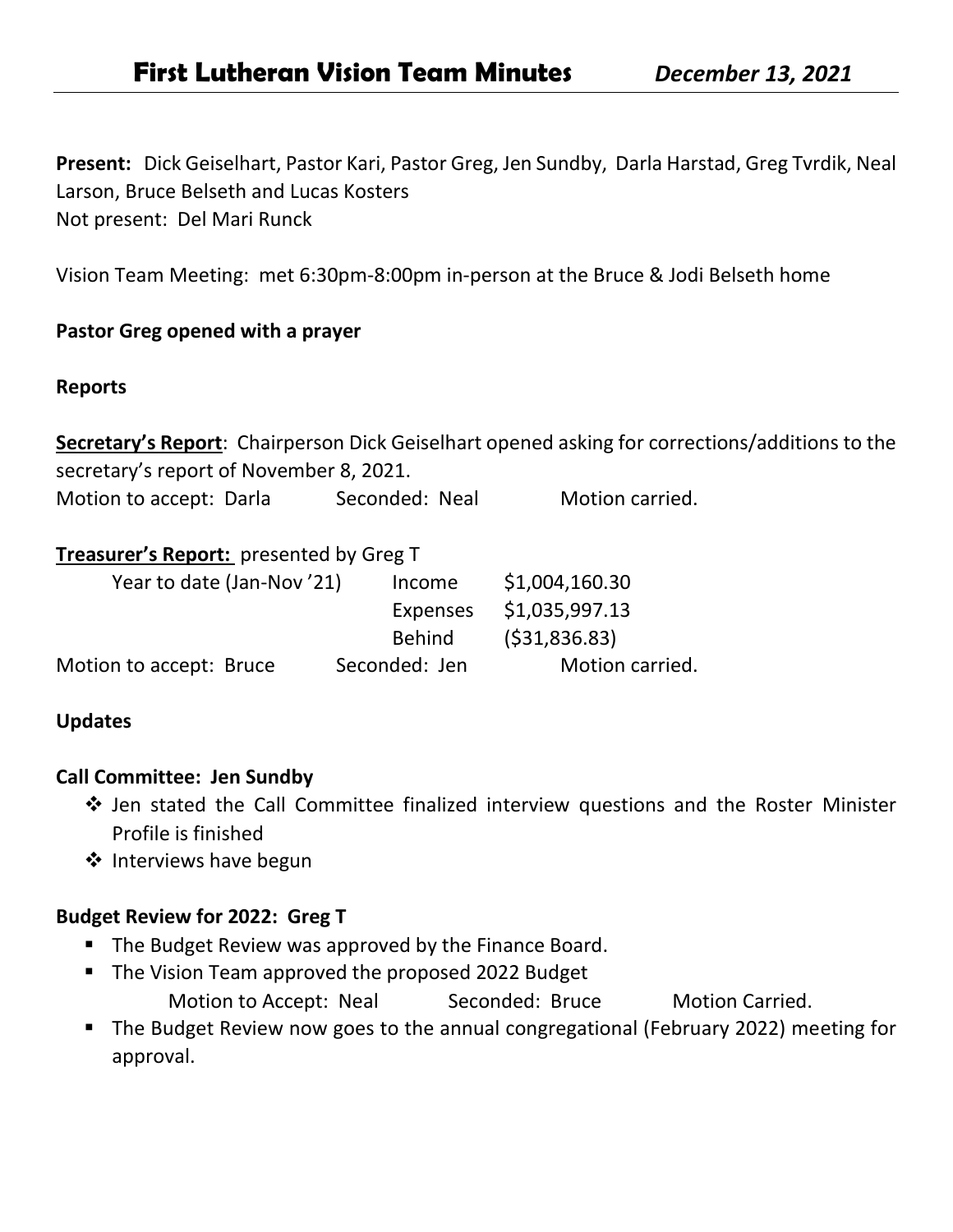| <b>2022 PROPOSED BUDGET</b>           |             |               |            |
|---------------------------------------|-------------|---------------|------------|
|                                       |             |               |            |
| <b>WORSHIP</b>                        | 2021 Budget | 2022 Proposal | % Increase |
| <b>Board Expense</b>                  | \$14,980    | \$30,600      | 104%       |
| <b>Personnel Expense</b>              | \$251,442   | \$264,165     | 5%         |
| <b>WORSHIP TOTAL</b>                  | \$266,422   | \$294,765     | 11%        |
|                                       |             |               |            |
| <b>LEARNING</b>                       | 2021 Budget | 2022 Proposal | % Increase |
| <b>Board Expense</b>                  | \$63,700    | \$63,700      | 0%         |
| <b>Benevolences</b>                   | \$17,000    | \$17,000      | 0%         |
| <b>Personnel Expense</b>              | \$193,344   | \$203,127     | 5%         |
| <b>LEARNING TOTAL</b>                 | \$274,044   | \$283,827     | 4%         |
|                                       |             |               |            |
| <b>SERVING</b>                        | 2021 Budget | 2022 Proposal | % Increase |
| <b>Board Expense</b>                  | \$9,000     | \$9,500       | 6%         |
| <b>Benevolences</b>                   | \$62,500    | \$62,500      | 0%         |
| <b>Personnel Expense</b>              | \$160,815   | \$168,952     | 5%         |
| <b>SERVING TOTAL</b>                  | \$232,315   | \$240,952     | 4%         |
|                                       |             |               |            |
| <b>COMMUNICATIONS</b>                 | 2021 Budget | 2022 Proposal | % Increase |
| <b>Board Expense</b>                  | \$36,000    | \$36,000      | 0%         |
| <b>Personnel Expense</b>              | \$68,064    | \$71,508      | 5%         |
| <b>COMMUNICATIONS TOTALS</b>          | \$104,064   | \$107,508     | 3%         |
|                                       |             |               |            |
| <b>FINANCE &amp; FACILITIES</b>       | 2021 Budget | 2022 Proposal | % Increase |
| <b>Board Expense</b>                  | \$148,500   | \$149,901     | 1%         |
| <b>Personnel Expense</b>              | \$222,774   | \$234,047     | 5%         |
| <b>FINANCE &amp; FACILITIES TOTAL</b> | \$371,274   | \$383,948     | 3%         |
|                                       |             |               |            |
| <b>TOTAL EXPENSE:</b>                 | \$1,248,119 | \$1,311,000   | 5%         |

# **Pastor Housing Allowance Approval: Greg B**

For a minister purchasing or renting housing the compensation for Pastor Kari Van Wakeren shall include dollar amount of \$35,000 per year designated as housing allowance as determined by Pastor Kari. This designation shall be effective until modified by the Vision Team.

For a minister purchasing or renting housing the compensation for Pastor Greg Billberg shall include dollar amount of \$38,000 per year designated as housing allowance a determined by Pastor Greg. This designation shall be effective until modified by the Vision Team. Motion Accepted: Darla Seconded: Dick Motion Carried.